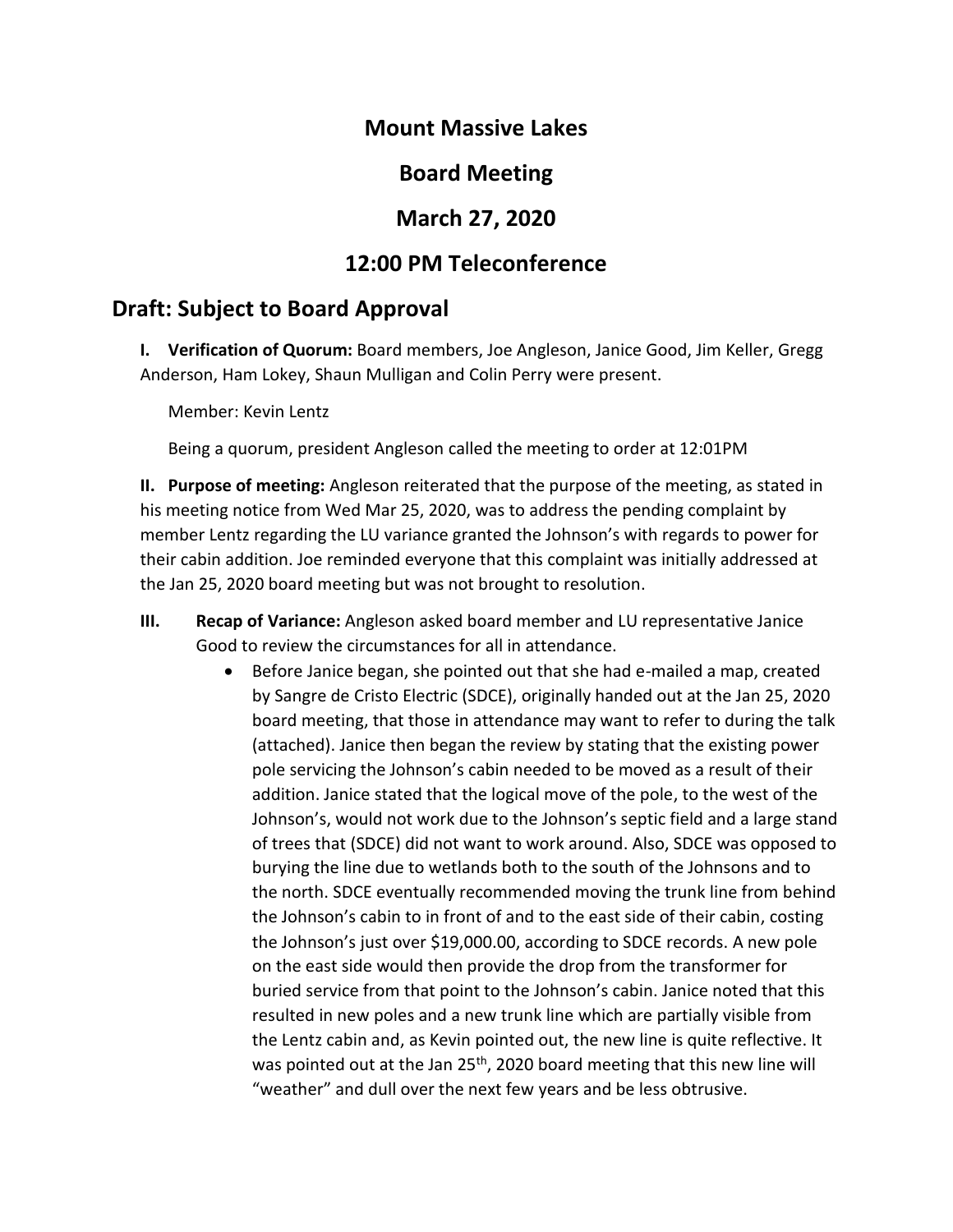- Janice pointed out the similarities between the Johnson's and Lentz projects. In the end, Janice pointed out that the main difference causing the LUC to approve the variance for the Johnson's was that burying the overhead line, would have required burial through TWO wetlands, (which SDCE did not recommend), and, being an SDCE "trunk-line", would have required burial all the way from the pole to the south of the Johnson cabin, to a pole much further north of the Johnson cabin. LU has overseen 44 new cabins or renovations requiring members to bury their service line but has never required a member to bury a trunk line servicing other member's cabins.
- Angleson asked if there were any questions from the board. Janice answered a couple of questions clarifying the location of the old power lines no longer shown on the map provided.

#### **IV. Lentz Comments:**

• Angleson, upon completion of Janice's recap, asked member Lentz if he had any comments he wanted to make. Kevin commented that he wanted to make sure the board knew that in addition to the buried cable from the Poch's cabin to the new transformer servicing his cabin, that he also had to bury the line from the transformer to the cabin.

#### **V. Motion:**

• Angleson then turned the floor over to board member Mulligan who was prepared to make a motion. Prior to making a motion, Mulligan stated that, after the Jan 25, 2020 board meeting, the officers of the board suggested getting an attorney to review the complaint. Shaun referenced a letter sent to Kevin Lentz from attorney Mark Payne stating that, in Payne's opinion, given the facts he had been provided, he felt the Board and LU made reasonable and prudent decisions. Kevin acknowledged that he had received the letter from the attorney on Thursday March 26, 2020. (Copy of letter attached). Mulligan then proceeded with the following motion:

*I make a motion that the Mount Massive Lakes (MML) board of directors (BOD) accept the variance approved by the land use committee (LUC) to the Johnsons in Cabin 90 for the upgrade to their electrical service including the relocating of power poles, and dismiss the complaint by Kevin Lentz about this variance. The findings provided by LUC members Bill Bennett and Janice Good, display that the variance was carefully considered and the approval is a reasonable and fair solution to all MML members, including Kevin Lentz. The following are important considerations that came from information provided by Bill Bennett and Janice Good:*

- *1. The electrical line going from power pole "A" to the Johnson cabin is a "trunk line" that continues north, and provides electrical service to several other cabins.*
- *2. Since the MML rule was passed requiring electrical services to cabins be buried, there has been 44 remodeled or newly constructed cabins, where MML members were required to bury their electric service to their cabin.*